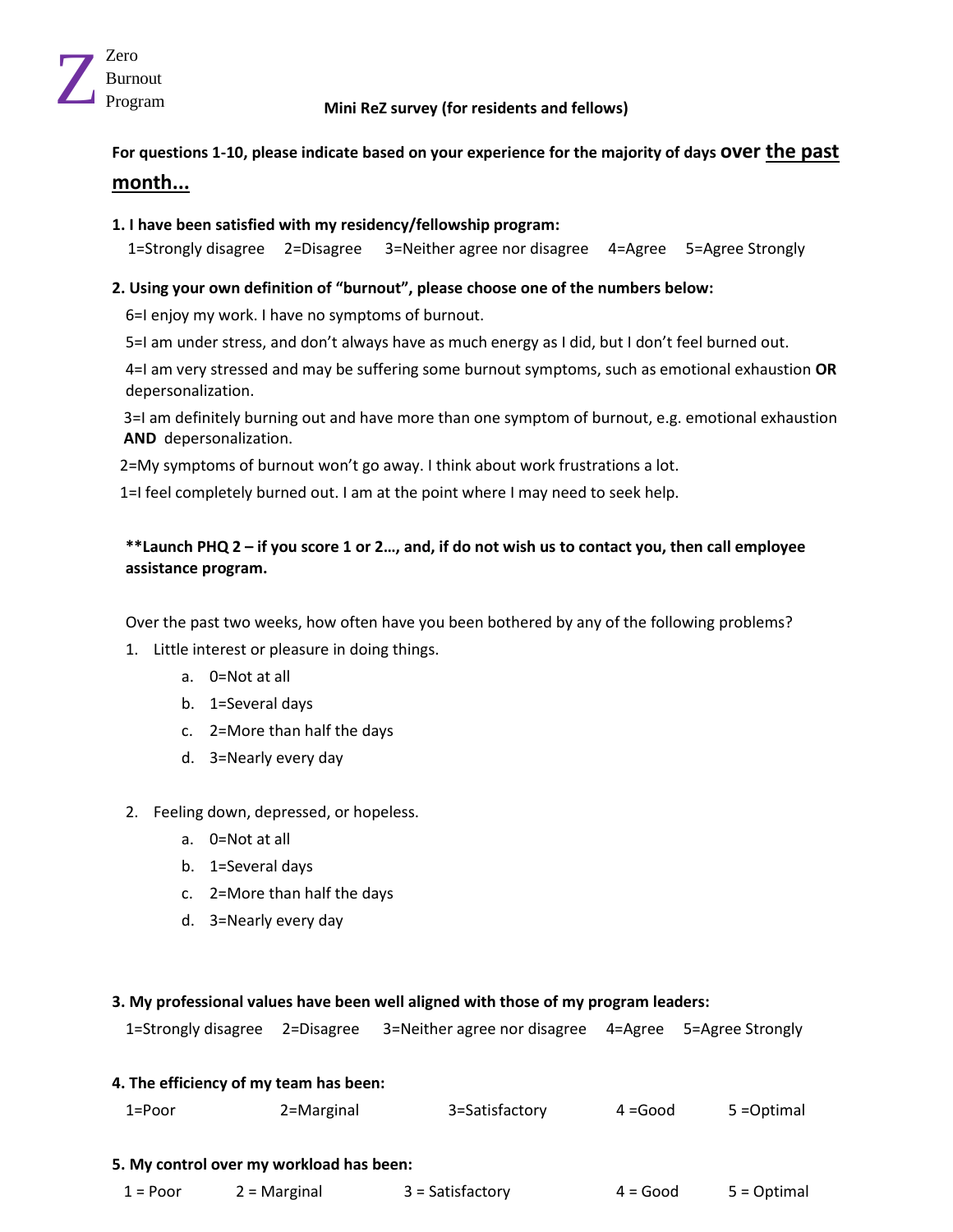|                              | 6. I have felt a great deal of stress because of my job                                           |                              |                                                                                               |                                         |
|------------------------------|---------------------------------------------------------------------------------------------------|------------------------------|-----------------------------------------------------------------------------------------------|-----------------------------------------|
| 1=Agree strongly             | 2=Agree                                                                                           | 3=Neither agree nor disagree | 4=Disagree                                                                                    | 5=Strongly disagree                     |
|                              | 7. The amount of time I have spent on the EMR after hours is:                                     |                              |                                                                                               |                                         |
| 1=Excessive                  | 2=Moderately high                                                                                 | 3=Satisfactory               | 4=Modest                                                                                      | 5=Minimal/none                          |
|                              | 8. Sufficiency of time for documentation has been:                                                |                              |                                                                                               |                                         |
| $1 = Poor$<br>$2 =$ Marginal |                                                                                                   | $3 = Satisfactory$           | $4 = Good$                                                                                    | $5 = Optimal$                           |
| month)?                      |                                                                                                   |                              | 9. Which number best describes the atmosphere in your work area (for the majority of the past |                                         |
| Hectic, chaotic              |                                                                                                   | Busy, but reasonable         |                                                                                               | Calm                                    |
| 1                            | $\overline{2}$                                                                                    | 3                            | 4                                                                                             | 5                                       |
| 1=Agree strongly             | 10. The EMR (electronic medical record) added to the frustration of my day:<br>$2 = \text{Agree}$ |                              | 3=Neither agree nor disagree 4=Disagree 5=Strongly disagree                                   |                                         |
|                              |                                                                                                   |                              | How have the following items impacted your job satisfaction over the past month?              |                                         |
|                              | 11. Work interruptions (e.g. pages greater than expected, etc.)                                   |                              |                                                                                               |                                         |
| 1                            | 2                                                                                                 | 3                            | 4                                                                                             | 5                                       |
| A lot                        | A moderate amount                                                                                 | Somewhat                     | A little                                                                                      | Not at all                              |
| 12. Lack of sleep            |                                                                                                   |                              |                                                                                               |                                         |
| 1                            | $\overline{2}$                                                                                    | 3                            | 4                                                                                             | 5                                       |
| A lot                        | A moderate amount                                                                                 | Somewhat                     | A little                                                                                      | Not at all                              |
|                              | 13. Positive relationships with clinical support staff:                                           |                              |                                                                                               |                                         |
| 1                            | 2                                                                                                 | 3                            | 4                                                                                             | 5                                       |
| Not at all                   | A little                                                                                          | Somewhat                     |                                                                                               | A moderate amount A lot (in a good way) |
| 14. Support by peers         |                                                                                                   |                              |                                                                                               |                                         |
| $\mathbf{1}$                 | $\overline{2}$                                                                                    | 3                            | 4                                                                                             | 5                                       |
| Not at all                   | A little                                                                                          | Somewhat                     | A moderate amount                                                                             | A lot (in a good way)                   |
|                              | 15. Recognition by my department                                                                  |                              |                                                                                               |                                         |
| 1                            | 2                                                                                                 | 3                            | $\overline{\mathbf{4}}$                                                                       | 5                                       |
| Not at all                   | A little                                                                                          | Somewhat                     | A moderate amount                                                                             | A lot (in a good way)                   |

**16. Tell us more about your current stresses and ideas you have for minimizing them:**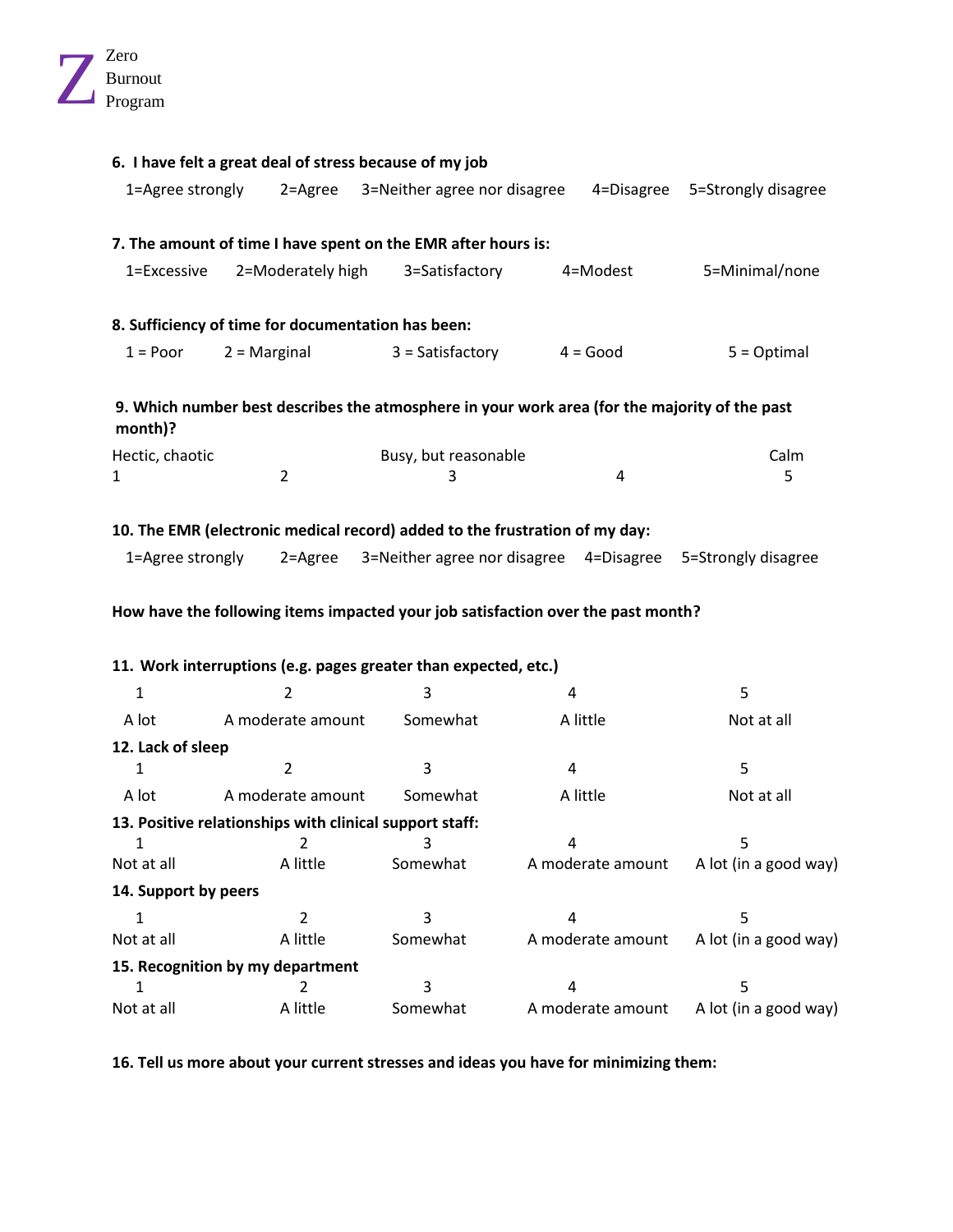

# **Total Score**

Scoring your Mini Z: add the numbered responses from questions 1-15. Range 15-76 ( >= 60 is a positive learning environment).

Subscale 1 – Supportive Work Environment: add the numbered responses to questions 1-5. Range 6-26 (>=20 is a highly supportive work environment)

Subscale 2 – Work pace and EMR Stress: add the numbered responses to questions 6-10. Range 5-25 (>=20 is an environment with good pace and manageable EMR stress)

Subscale 3 – Resident Experience: add the numbered responses to questions 11-15. Range 5-25 (>=20 is a positive and healthy resident experience)

*\*The Mini Z was developed by Dr. Mark Linzer and team at Hennepin County Medical Center, Minneapolis MN. For more information please view our website: http://www.cpperesearch.org/ This is an early test phase of survey development, responses will be used for validation purposes.*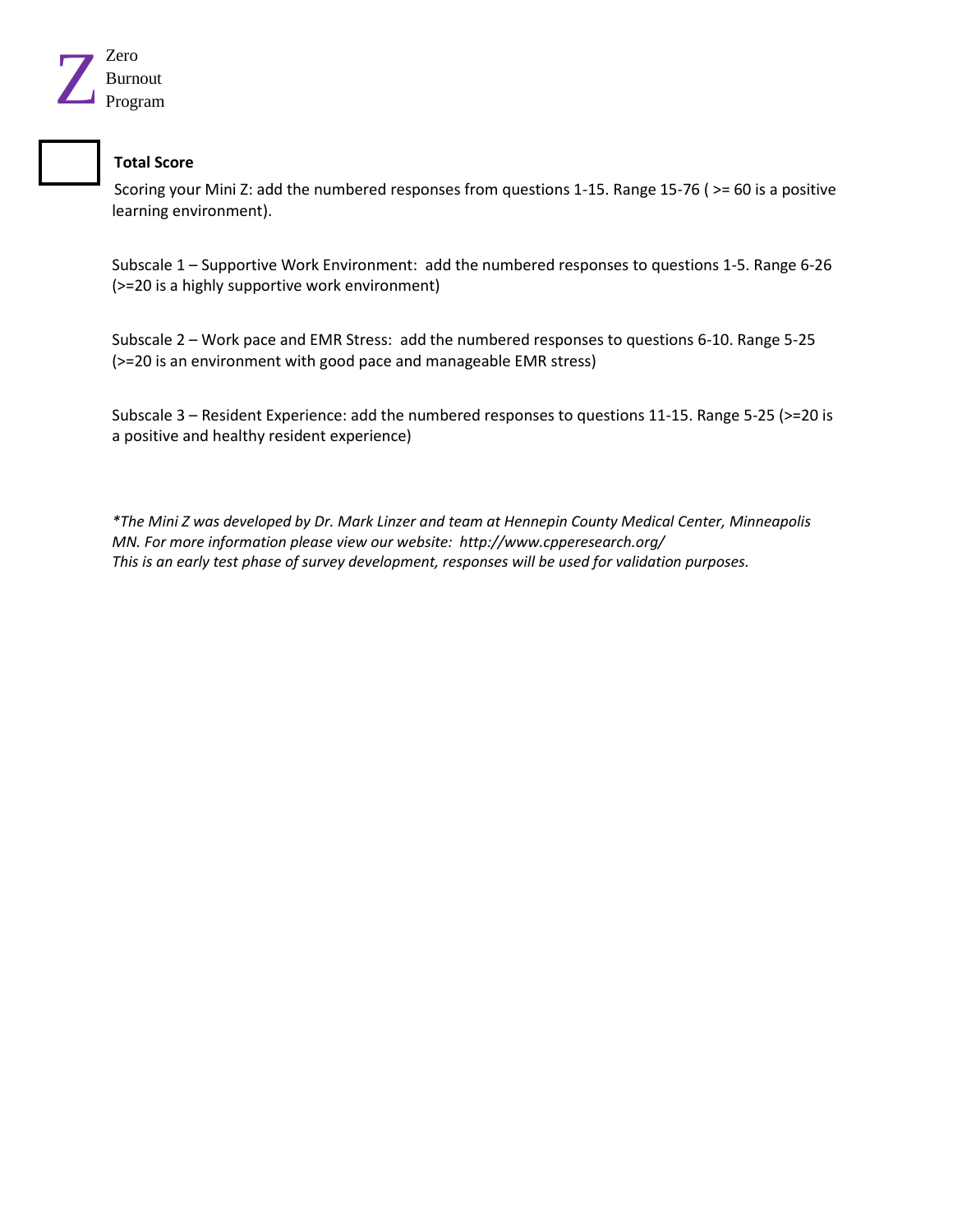

## **Demographics:**

## **D1. Which of the following best describes you?**

- o PGY1
- o PGY2
- o PGY3
- o PGY4
- o PGY5
- o Fellow

# **D2. What is your age?**

- o Under 18 (1)
- o 18-30 (2)
- $\circ$  31-40 (3)
- $\circ$  41-50 (4)
- $0$  51-64 $(5)$
- $0 \t 65+(6)$
- o Prefer not to answer (7)

## **D3. What is your gender?**

- $\circ$  Male (1)
- o Female (2)
- o Non-binary/Third Gender
- o Prefer not to answer (3)

## **D4. Please specify your ethnicity**

- o White/Caucasian (1)
- o Hispanic/Latino (2)
- o Black/African American (3)
- o Native American or American Indian (4)
- o Asian/Pacific Islander (5)
- $\circ$  Other (please specify) (6)
- o Prefer not to answer (7)

## **D5. Which of the following best describes your medical specialty?**

- o Allergy & Immunology (1)
- o Anesthesiology (2)
- o Cardiac/Thoracic Surgery (3)
- o Cardiovascular Diseases (4)
- o Dentistry/Oral surgery (34)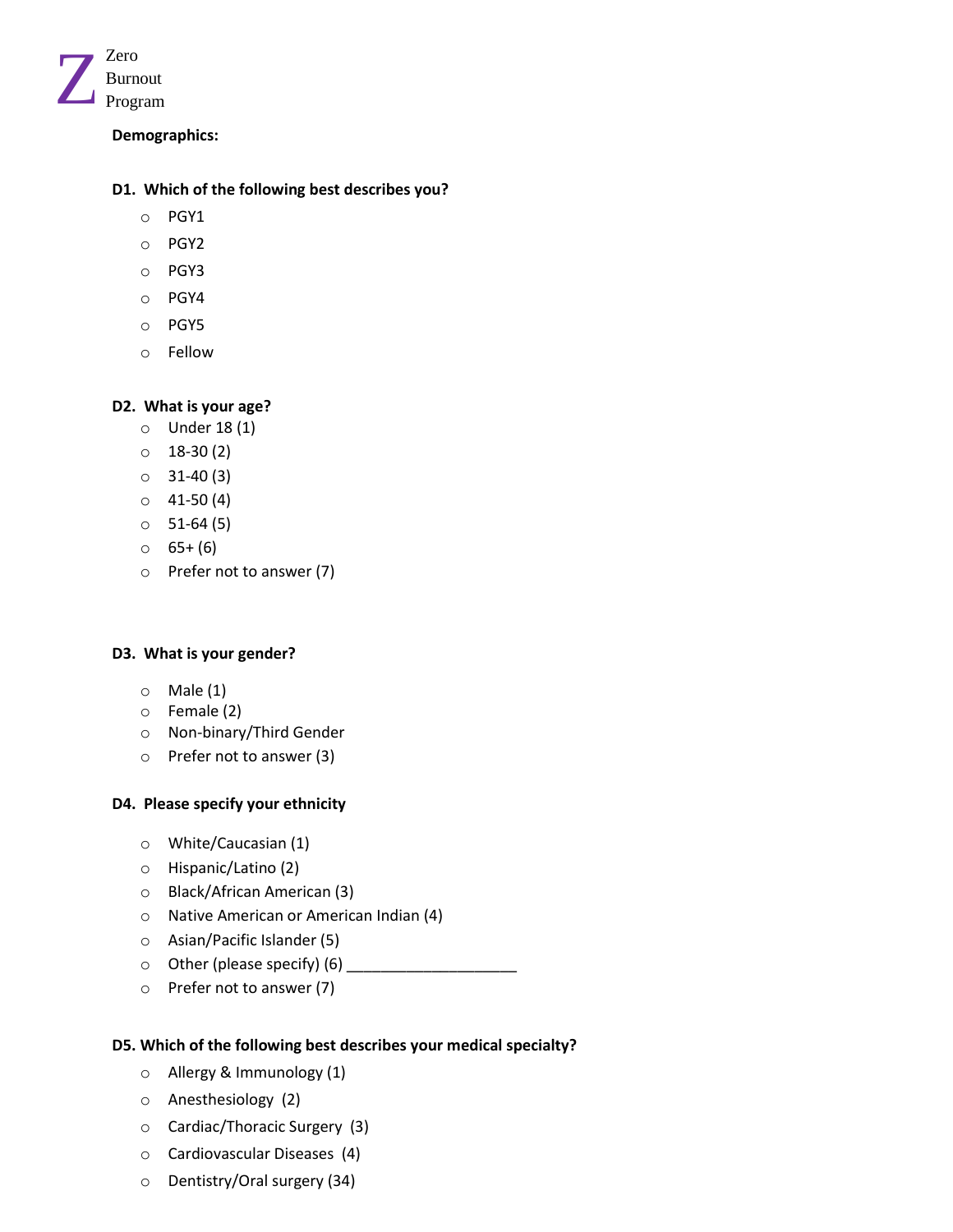

- o Emergency Medicine (6)
- o Family Medicine (7)
- o Gastroenterology (9)
- o General Practice (8)
- o Hematology /Oncology (35)
- o Hospitalist (37)
- o Infectious Disease (38)
- o Internal Medicine, General (11)
- o Nephrology (39)
- o Neurological Surgery (13)
- o Neurology (12)
- o Obstetrics and Gynecology (14)
- o Oncology (15)
- o Ophthalmology (16)
- o Orthopedic Surgery (17)
- o Otolaryngology (18)
- o Pathology (24)
- o Pediatrics (20)
- o Physical and Occupational Therapy (22)
- o Physical Medicine and Rehabilitation (21)
- o Plastic Surgery (23)
- o Podiatry (40)
- o Psychiatry (19)
- o Pulmonary Disease (25)
- o Radiation Oncology (27)
- o Radiology (26)
- o Rheumatology (28)
- o Surgery, General (32)
- o Urological Surgery (29)
- o Vascular Surgery (30)
- o Other Surgery-related specialty (please specify) (31) \_\_\_\_\_\_\_\_\_\_\_\_\_\_\_\_\_\_\_\_\_\_\_\_
- $\circ$  Other Non-Surgery related specialty (please specify) (33)

# **D6. Which of the following best describes you?**

- o Graduates of U.S. Allopathic Medical Schools
- o Graduates of International Medical Schools
- o Graduates of Osteopathic Medical Schools
- o Graduates of Canadian Medical Schools
- o Graduates of Fifth Pathway Programs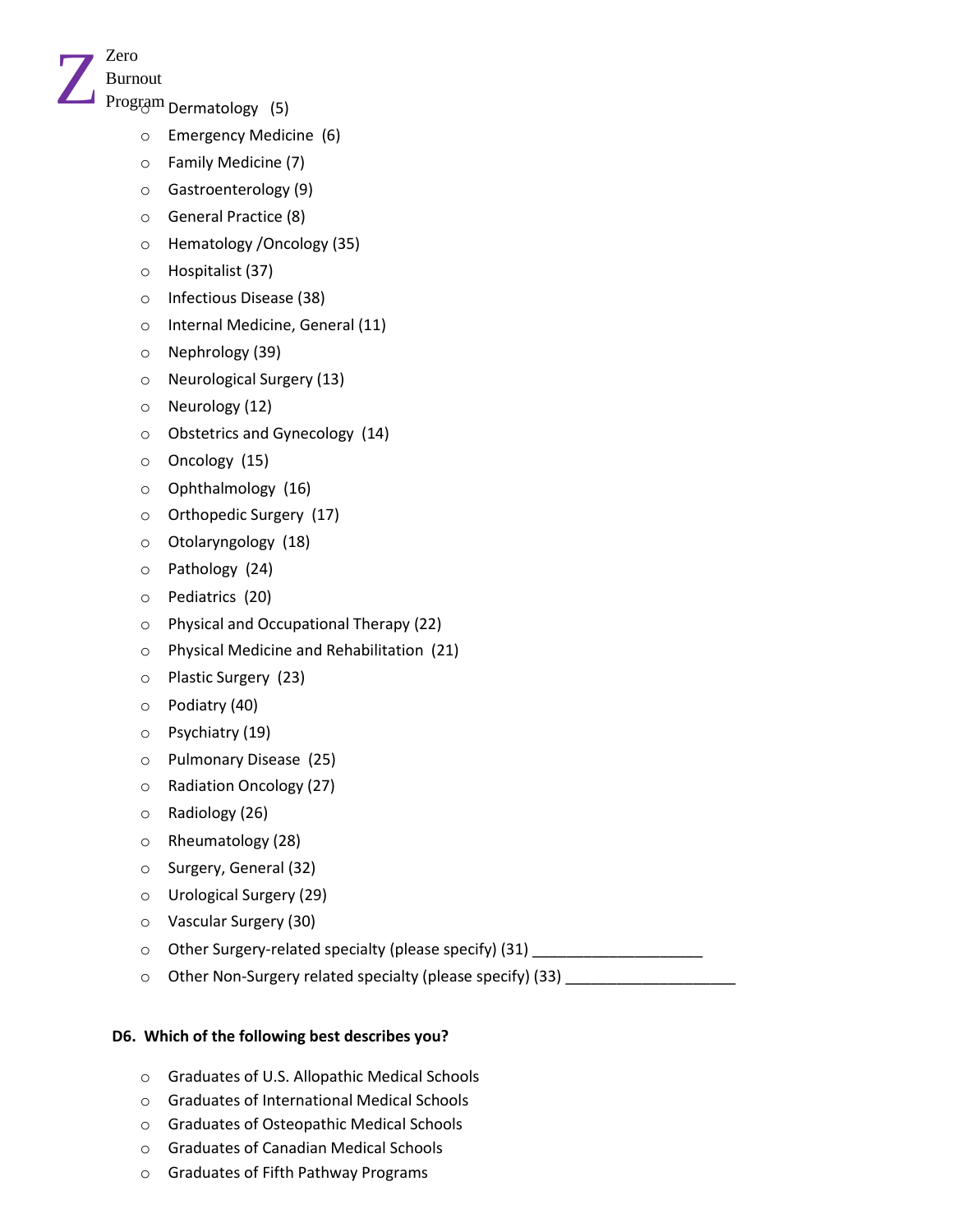

# **D6b. If you selected, Graduates of International Medical Schools, which best describes you?**

- o US Graduate of International Medical School
- o Non-US Graduate of International Medical School

**D7. Please select the name of your program from the list below –** *TBD IF sites choose to have dropdown for multiple sites and specific program locations*

**D11. How many hours do you work completing inbox work and/or documentation from home? Please provide your best estimate.**

- o Weekly Hours Outside of hospital/clinical setting (please specify) (1) \_\_\_\_\_\_\_\_\_\_\_\_\_\_\_\_\_\_\_\_
- o Don't know (2)

**D12. Does your program use electronic medical/health records (EMR/EHR?)**

- o Yes (1)
- $\circ$  No (2)

If No Is Selected, Then Skip to D14

#### **D13. Which of the following vendors provides your EMR/EHR?**

- o allscripts (1)
- o athenahealth (2)
- o Care360 (3)
- o Cerner (4)
- o eClinicalWorks (5)
- $\circ$  Epic (6)
- o GE Healthcare (7)
- o Greenway (8)
- o McKesson (9)
- o Nextgen (10)
- o Practice Fusion (11)
- o Other (please specify) (12) \_\_\_\_\_\_\_\_\_\_\_\_\_\_\_\_\_\_\_\_

**D14. Please indicate your primary method of documenting clinical information. Please select only one response.**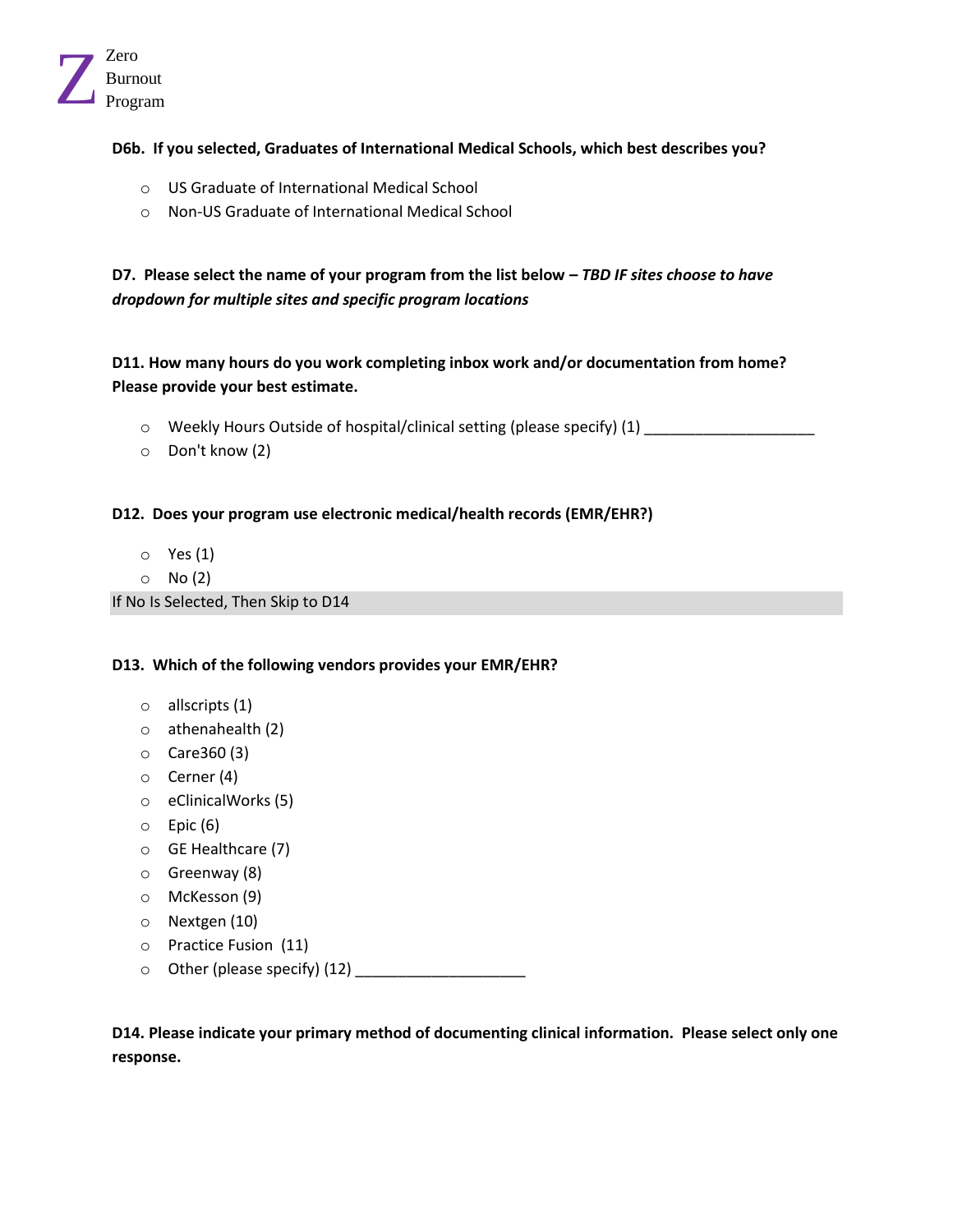

 $\mathop{\mathrm{Program}}\nolimits$  Team documentation/scribe (1)

- o Dictation to transcription (2)
- o Dictation to voice recognition (3)
- o I type my notes and/or use templates (4)
- o Other (please specify) (5)

# *PHQ2 Insert*

**Would you feel comfortable with us contacting you? Please indicate below how we can reach you. If you do not wish us to reach out to you, then please call your employee assistance program or program director's office. \*\*Information will NOT be shared with your supervisors or anyone who is responsible for your time at work unless we feel you may be in danger due to depression.\*\*** 

Close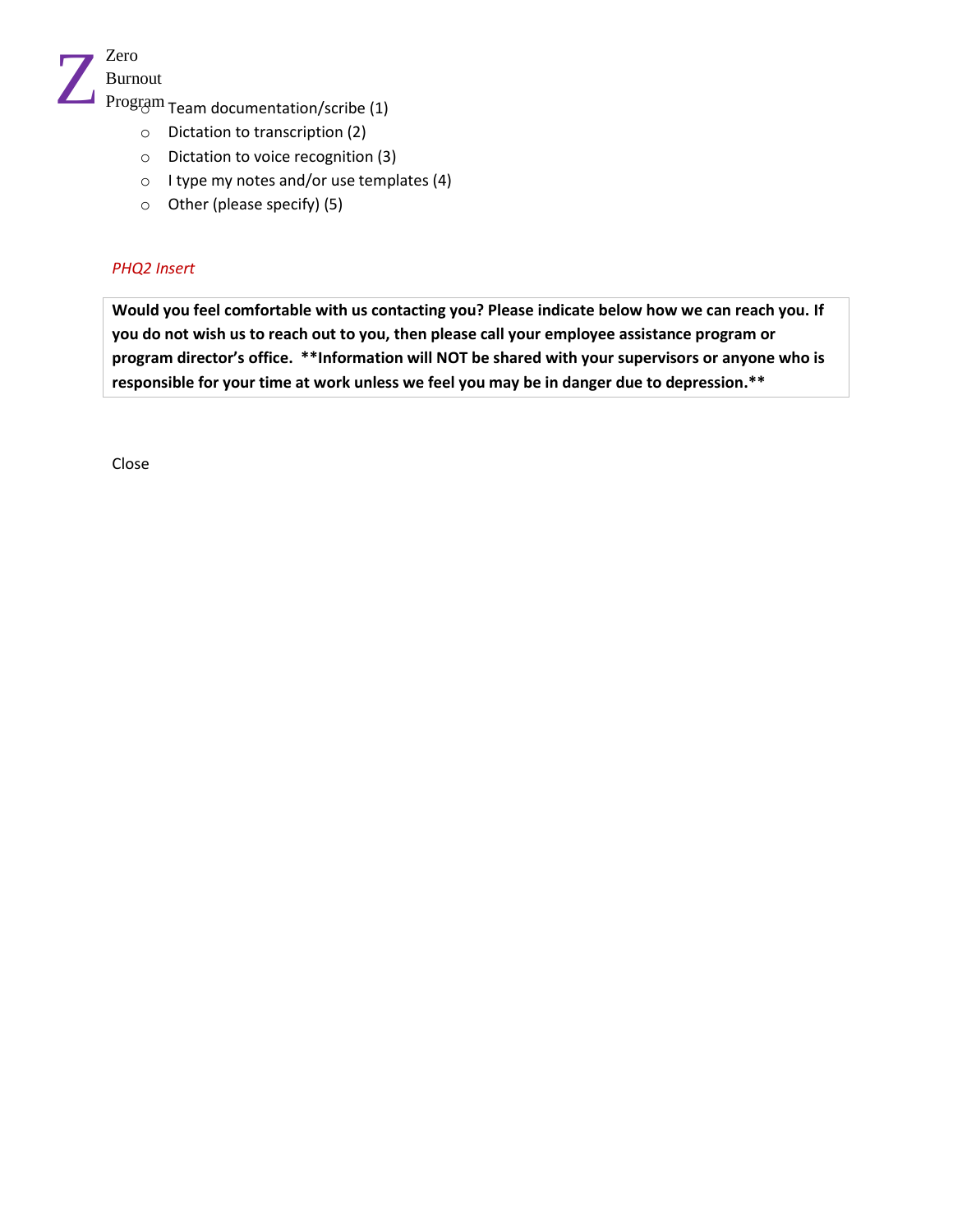

#### **Please indicate the state in which you practice medicine.**

- AL Alabama (1)
- AK Alaska (2)
- AZ Arizona (3)
- $\overline{Q}$  AR Arkansas (4)
- CA California (5)
- CO Colorado (6)
- CT Connecticut (7)
- DC District of Columbia (8)
- O DE Delaware (9)
- FL Florida (10)
- GA Georgia (11)
- $\bigcirc$  HI Hawaii (12)
- $\bigcirc$  ID Idaho (13)
- IL Illinois (14)
- $\bigcirc$  IN Indiana (15)
- $\bigcirc$  IA lowa (16)
- KS Kansas (17)
- KY Kentucky (18)
- LA Louisiana (19)
- ME Maine (20)
- $\bigcirc$  MD Maryland (21)
- MA Massachusetts (22)
- MI Michigan (23)
- MN Minnesota (24)
- MS Mississippi (25)
- MO Missouri (26)
- O MT Montana (27)
- $\bigcirc$  NC North Carolina (28)
- O ND North Dakota (29)
- O NE Nebraska (30)
- NV Nevada (31)
- O NH New Hampshire (32)
- NJ New Jersey (33)
- O NM New Mexico (34)
- NY New York (35)
- $O$  OH Ohio (36)
- O OK Oklahoma (37)
- O OR Oregon (38)
- PA Pennsylvania (39)
- RI Rhode Island (40)
- $\bigcirc$  SC South Carolina (41)
- O SD South Dakota (42)